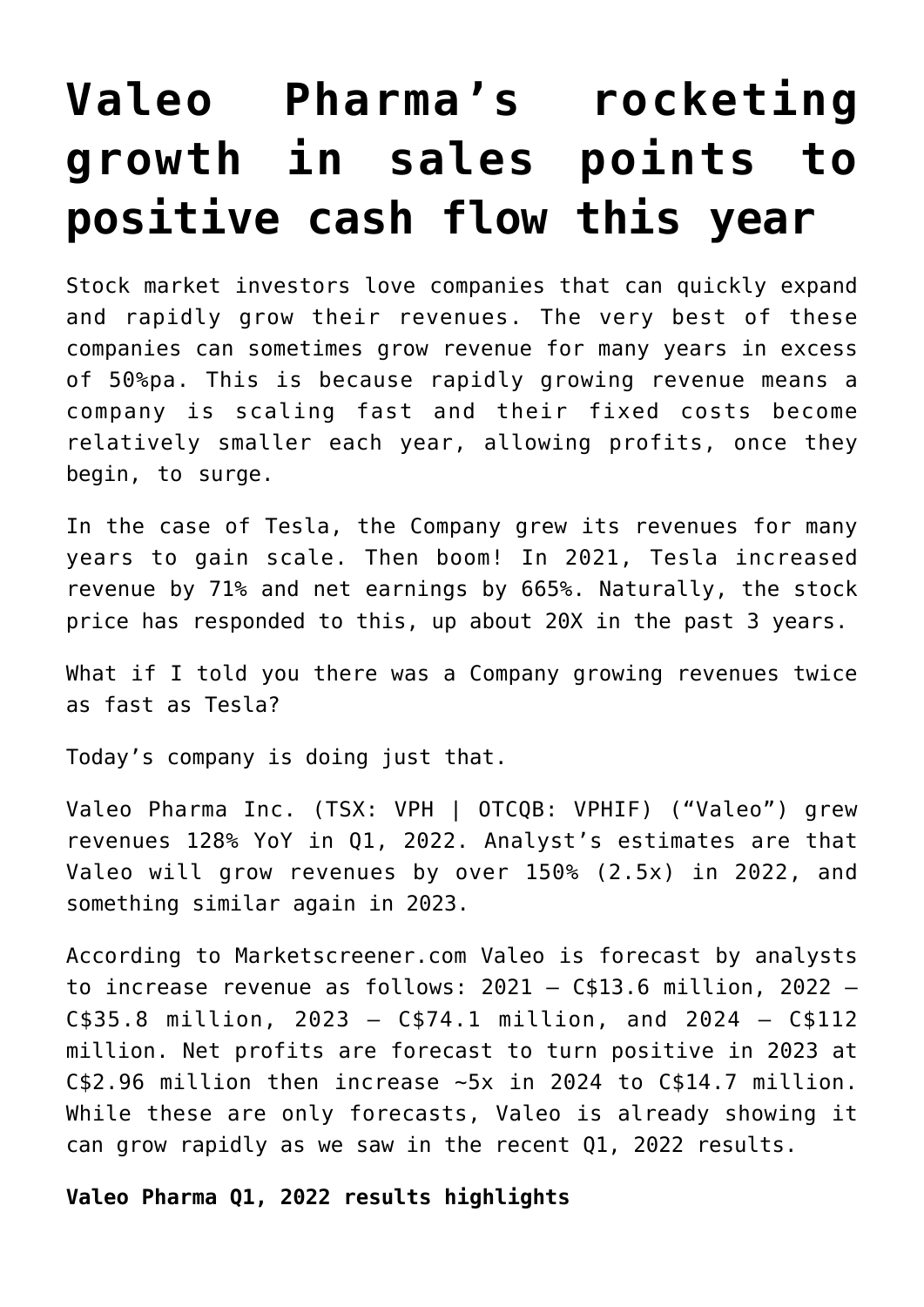- "Revenues were \$4.2 million for the quarter ended January 31, 2022 compared to \$1.9 million for the quarter ended January 31, 2021 and \$3.4 million for the fourth quarter ended October 31, 2021, representing **a 128% increase** and 25% increase respectively. The increase resulted mainly from the added contribution of Redesca, and also a strong contribution from other products in the portfolio…..
- Net loss and Adjusted EBITDA in Q1-22 were down 23% and 19% respectively as compared to the prior Q4-21 quarterly performance. The improvement of our financial performance over the prior quarter results from improvement of our operating margins derived mainly from the revenue growth of our three lead products, Redesca, Enerzair and Atectura."

Source: [Valeo Pharma First Quarter 2022 financial results](https://investorintel.com/markets/biotech-healthcare/biotech-news/valeo-pharma-reports-its-first-quarter-2022-results-and-highlights/)

Valeo Senior Vice-President and CFO, Luc Mainville, [stated:](https://investorintel.com/markets/biotech-healthcare/biotech-news/valeo-pharma-reports-its-first-quarter-2022-results-and-highlights/)

"Our first quarter 2022 results clearly demonstrated the growing impact of Redesca, Enerzair and Atectura on our revenues and margins. With the cost of implementing our new business and commercial infrastructure now fully accounted for, **we anticipate that the sequential revenue growth of our lead products will expand our operating margins**. This will help steadily decline our quarterly operating loss and **favorably position Valeo to achieve cash flow positive status in the last quarter of the year on a going forward basis**".

*Note: Bold emphasis by the author.*

Valeo CEO, Steve Saviuk, [stated](https://investorintel.com/markets/biotech-healthcare/biotech-news/valeo-pharma-reports-its-first-quarter-2022-results-and-highlights/):

"As we had forecasted, Redesca has rapidly become Valeo's best selling product. Reimbursement coverage is positively impacting prescription growth for Enerzair and Atectura which is accelerating on a monthly basis."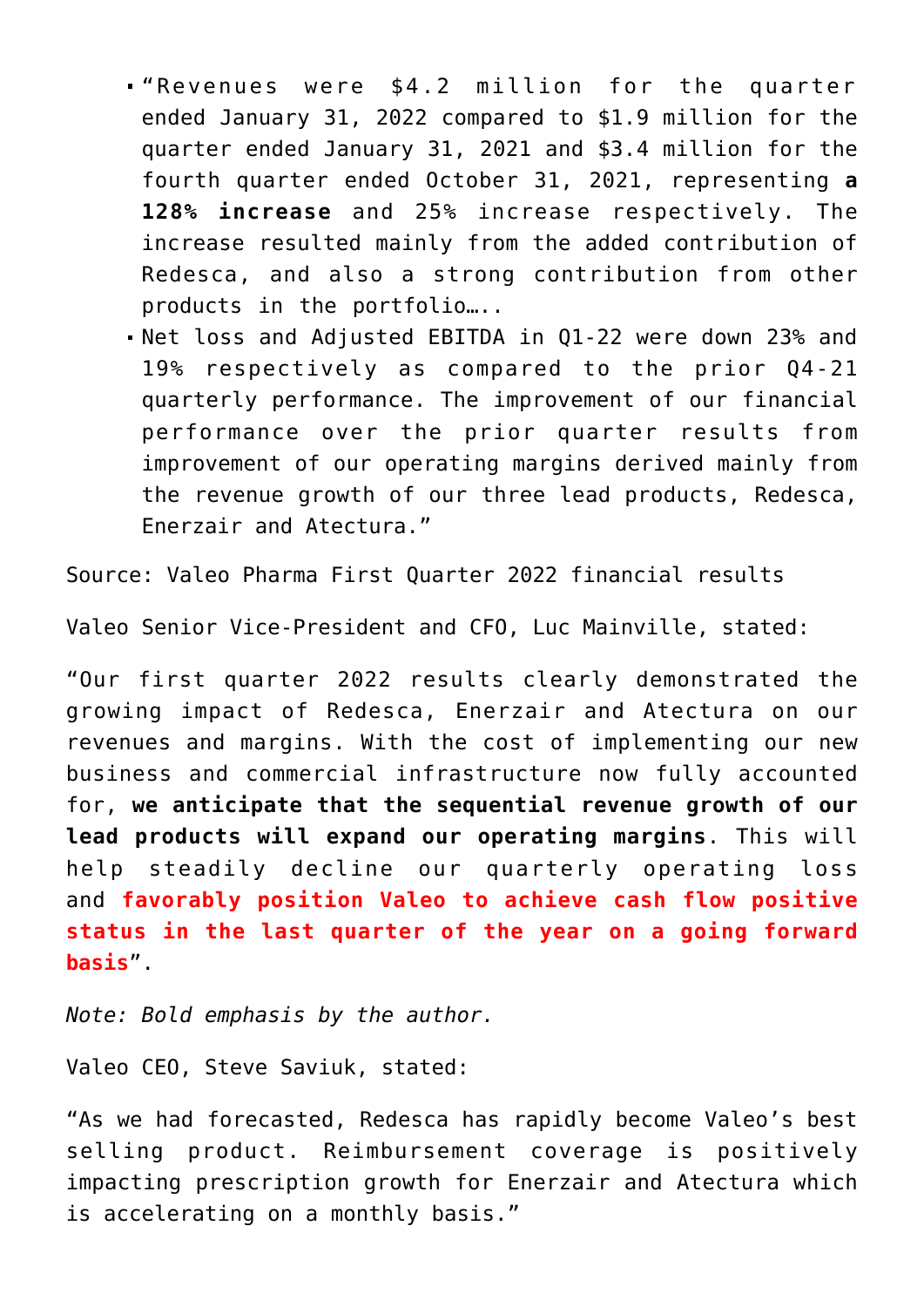**Valeo Pharma's pharmaceutical products, uses, and estimated peak sales revenue**

## **Growing Portfolio of Commercial Products**



Source: [Valeo Pharma company presentation](https://secureservercdn.net/198.71.233.45/w3r.34e.myftpupload.com/wp-content/uploads/2022/01/Valeo-Corporate-Presentation-January-2022.pdf)

### **About Valeo Pharma**

Valeo's business is based on forming partnerships with pharmaceutical companies that do the research & development and manufacturing while Valeo concentrates on the regulatory requirements and the sales and marketing of the pharmaceutical products.

Valeo describe their business by stating the following:

- "Specialty pharma dedicated to the commercialization of innovative prescription products in Canada.
- Licenses and acquires Canadian rights to clinically de–risked, commercial stage, proprietary drugs."

Valeo's three leading specialty pharmaceuticals are Redesca, Enerzair and Atectura. These three pharmaceuticals now have [more than 90%](https://investorintel.com/markets/biotech-healthcare/biotech-news/valeo-pharma-reports-its-first-quarter-2022-results-and-highlights/) private and public Canadian reimbursement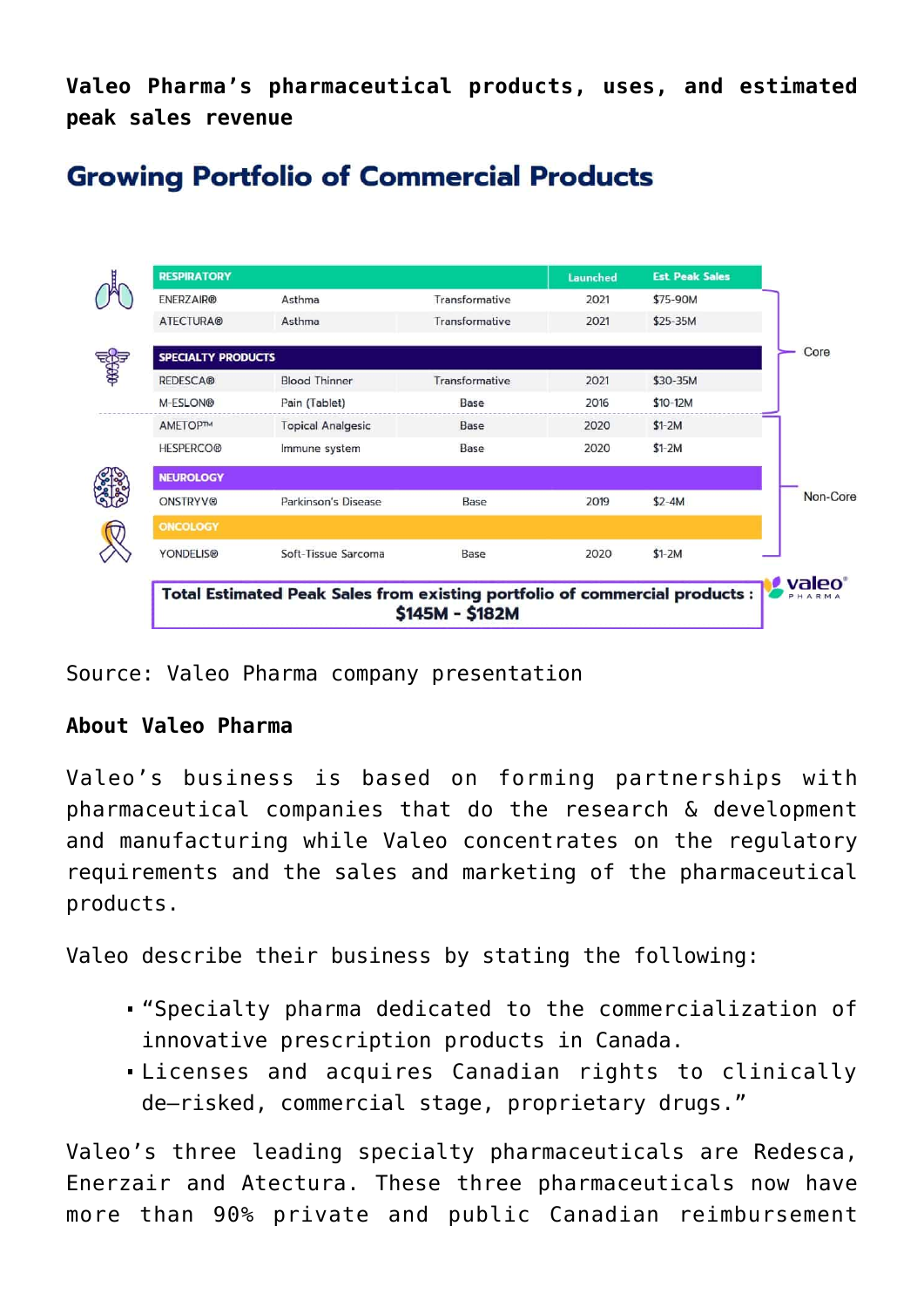coverage, with [additional coverage recently achieved](https://investorintel.com/markets/biotech-healthcare/biotech-news/valeo-pharma-secures-additional-public-reimbursement-for-redesca-enerzair-breezhaler-and-atectura-breezhaler/) in British Columbia, Saskatchewan and Prince Edward Island. Redesca is used as a blood thinner and Enerzair & Atectura are used for respiratory conditions such as Asthma.

**Valeo Pharma's pharmaceutical product areas – respiratory, specialty products, neurology, oncology**



**Valeo's peak sales forecast for current portfolio**

#### Valeo's rapidly growing revenue stream - Commercialized Product Portfolio



Source: [Valeo Pharma company presentation](https://secureservercdn.net/198.71.233.45/w3r.34e.myftpupload.com/wp-content/uploads/2022/01/Valeo-Corporate-Presentation-January-2022.pdf)